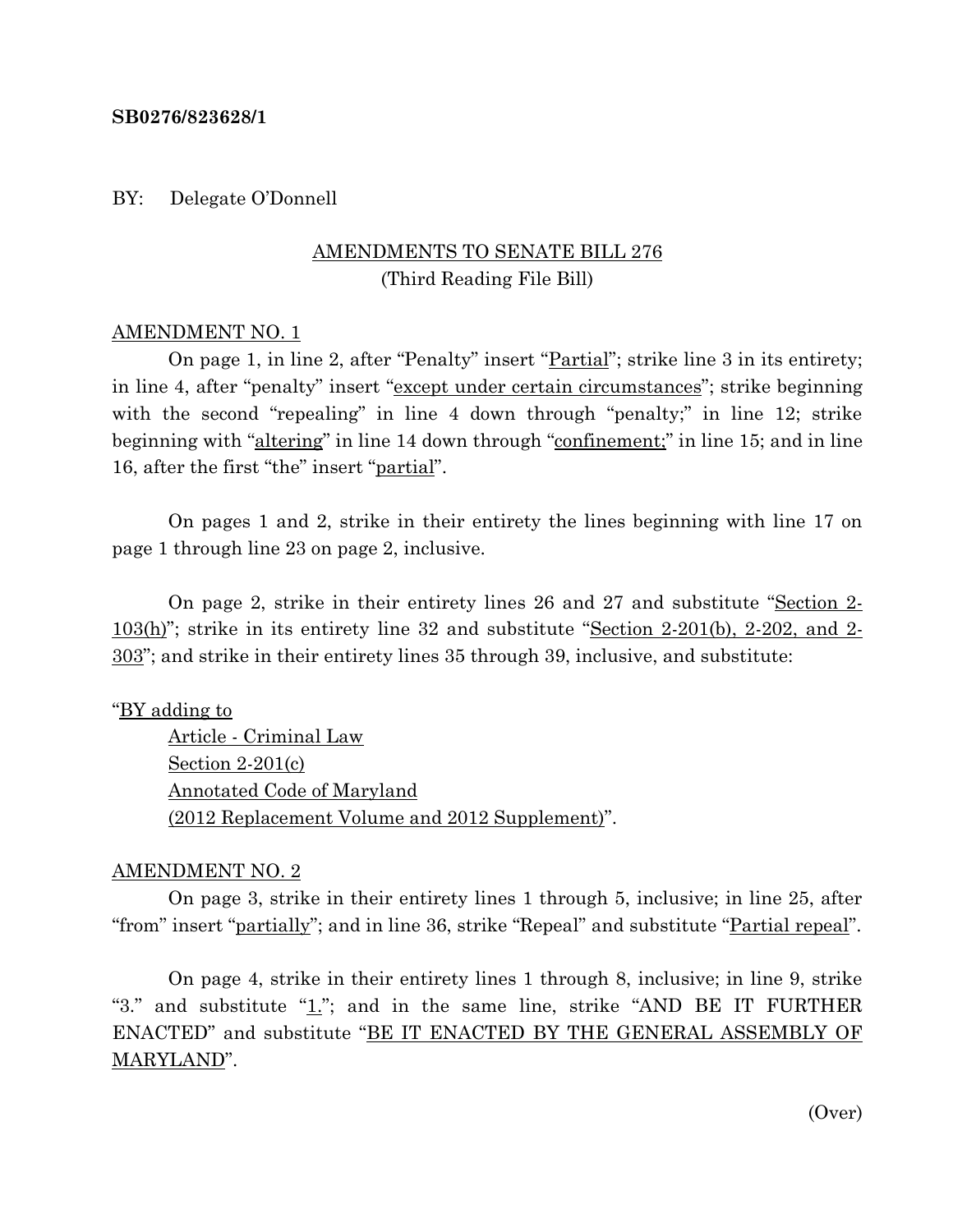## **SB0276/823628/1 ODONNELL Amendments to SB 276 Page 2 of 4**

On pages 4 through 10, strike in their entirety the lines beginning with line 11 on page 4 through line 20 on page 10, inclusive.

On page 11, in line 16, strike "A" and substitute "**SUBJECT TO SUBSECTION (C) OF THIS SECTION, A**"; after line 24, insert:

# "**(C) A PERSON WHO EMPLOYS OR ENGAGES ANOTHER TO COMMIT A MURDER IN THE FIRST DEGREE, IF THE MURDER WAS COMMITTED UNDER AN AGREEMENT OR A CONTRACT FOR REMUNERATION OR PROMISE OF REMUNERATION, MAY BE SENTENCED TO DEATH IN COMPLIANCE WITH § 2-202 OF THIS SUBTITLE AND SUBTITLE 3 OF THIS TITLE.**";

in line 25, strike the bracket; in line 26, after "degree" insert "**UNDER § 2-201(C) OF THIS SUBTITLE**"; strike beginning with the colon in line 29 down through "(i)" in line 30; and in line 30, strike "and".

On page 12, strike in their entirety lines 1 and 2; strike beginning with "with" in line 3 down through "title," in line 4; and in line 5, strike "with respect to  $\S$  2- $303(g)(1)(i)$  of this title,".

On page 13, in lines 10 and 20, in each instance, strike the bracket; and strike in their entirety lines 11 through 19, inclusive.

On page 15, strike in their entirety lines 15 through 18, inclusive; and in lines 19, 22, and 24, strike "(iii)", "(iv)", and "(v)", respectively, and substitute "**(II)**", "**(III)**", and "**(IV)**", respectively.

On pages 16 and 17, strike in their entirety the lines beginning with line 13 on page 16 through line 9 on page 17, inclusive.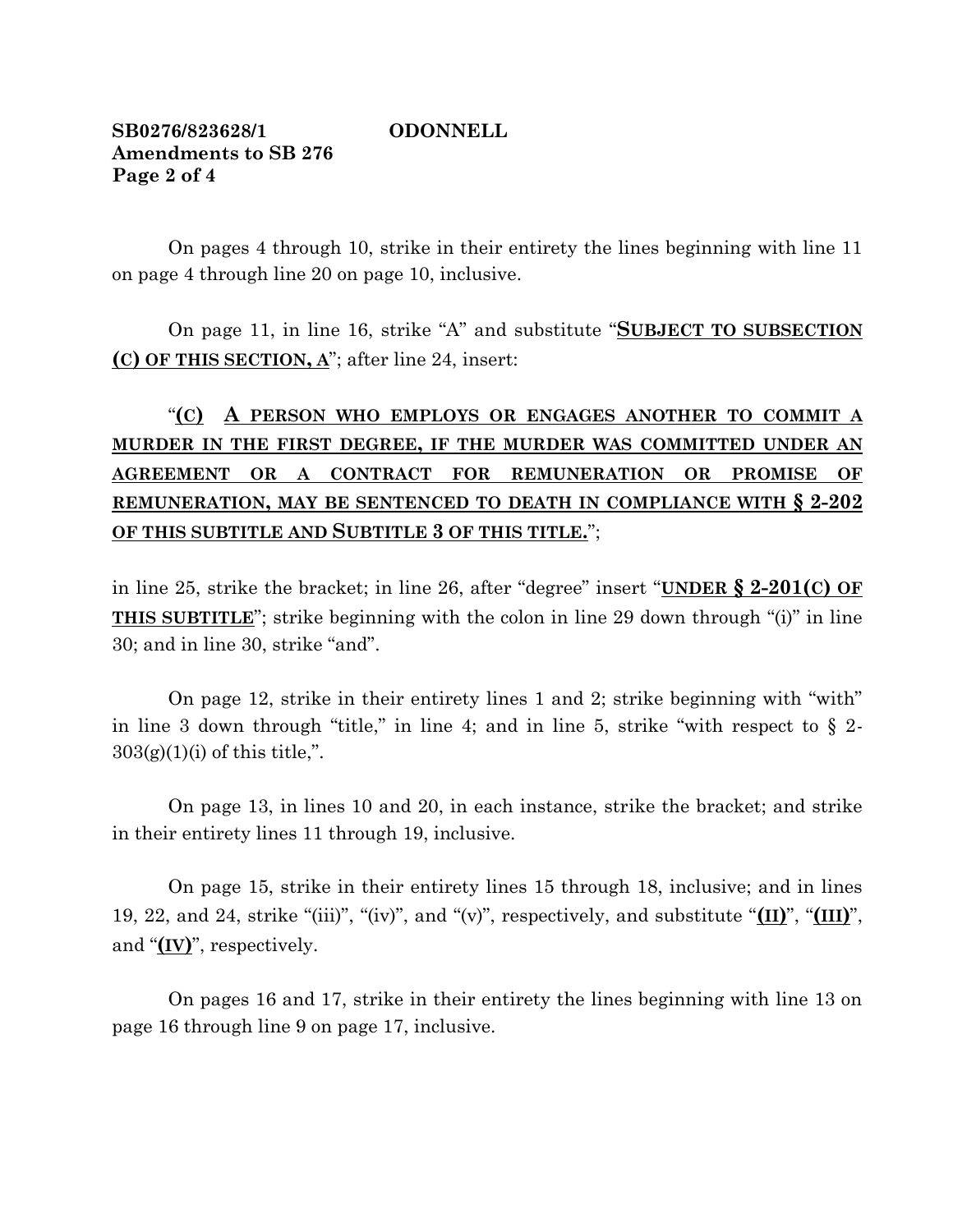## **SB0276/823628/1 ODONNELL Amendments to SB 276 Page 3 of 4**

On page 16, strike beginning with "any" in line 11 down through "exists" in line 12 and substitute "**A DETERMINATION HAS BEEN MADE**"; and in line 12, strike the colon and substitute "**THAT THE DEFENDANT EMPLOYED OR ENGAGED ANOTHER TO COMMIT A MURDER IN THE FIRST DEGREE IF THE MURDER WAS COMMITTED UNDER AN AGREEMENT OR A CONTRACT FOR REMUNERATION, OR PROMISE OF REMUNERATION.**".

On page 17, in line 10, strike "one or more of"; and in line 11, strike "circumstances exist" and substitute "**CIRCUMSTANCE EXISTS**".

On page 18, strike beginning with "one" in line 5 down through "circumstances" in line 6 and substitute "**THE CIRCUMSTANCE**".

On page 19, in lines 3, 4, and 5, in each instance, strike "circumstances" and substitute "**CIRCUMSTANCE**" and in line 4, strike "outweigh" and substitute "**OUTWEIGHS**"; in lines 6 and 17, in each instance, strike "outweigh" and substitute "**OUTWEIGHS**"; in lines 8 and 20, in each instance, strike "do" and substitute "**DOES**"; in line 14, strike "each" and substitute "**THE**"; in line 16, strike "any" and substitute "**THE**"; and in lines 16 and 19, in each instance, strike "circumstances" and substitute "**CIRCUMSTANCE**".

On page 20, in line 19, strike the bracket.

On pages 20 through 26, strike in their entirety the lines beginning with line 20 on page 20 through line 29 on page 26, inclusive.

On page 26, in line 30, strike "4." and substitute "2."; and in the same line, after "That" insert ", except in a case in which a person has been found guilty of employing or engaging another to commit a murder in the first degree under an agreement or a contract for remuneration or promise of remuneration,".